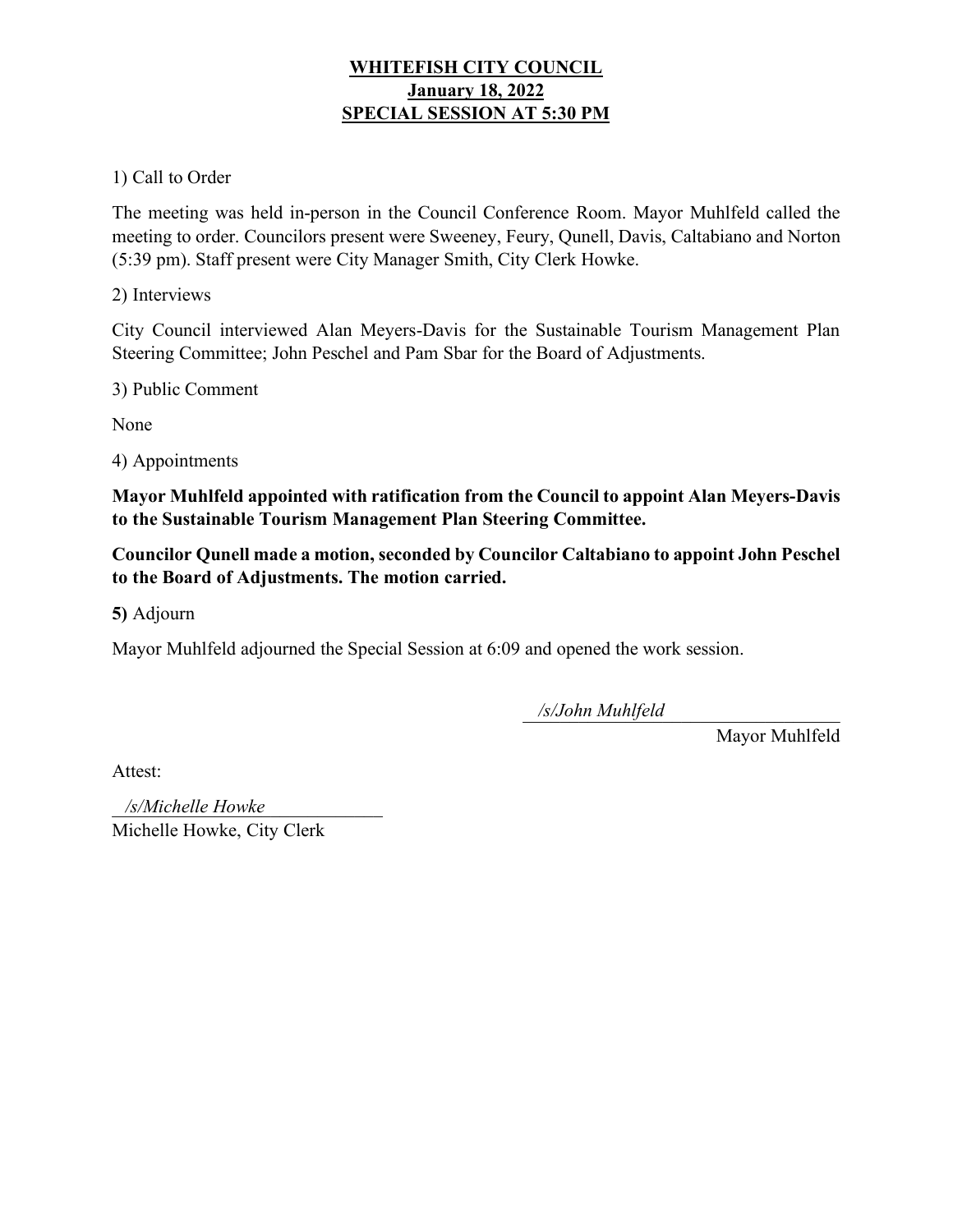## **WHITEFISH CITY COUNCIL January 18, 2022 7:10 P.M.**

# **1) CALL TO ORDER**

Mayor Muhlfeld called the meeting to order. Councilors present were Qunell, Feury, Caltabiano, Davis, Sweeney, and Norton. City Staff present were, City Clerk Howke, City Manager Smith, City Attorney Jacobs, Planning and Building Director Taylor, Public Works Director Workman, Parks and Recreation Director Butts, Interim Police Chief Kelch and Fire Chief Page. Approximately 70 people were in the audience and 92 attended virtually.

# **2) PLEDGE OF ALLEGIANCE**

Mayor Muhlfeld asked Ed Doctor to lead the audience in the Pledge of Allegiance.

### **3) OATH OF OFFICE AND SEATING OF COUNCIL a) Administration of ceremonial oath of office to Ben Davis – Mayor Muhlfeld**

Mayor Muhlfeld administered the oath of office to Councilor Ben Davis.

**4) COMMUNICATIONS FROM THE PUBLIC– (This time is set aside for the public to comment on items that are either on the agenda, but not a public hearing or on items not on the agenda. City officials do not respond during these comments but may respond or follow-up later on the agenda or at another time. The mayor has the option of limiting such communications to three minutes depending on the number of citizens who want to comment and the length of the meeting agenda)** 

Kent Taylor, 1735 East Lakeshore Drive, Hidden Moose Lodge, is frustrated that some of the lodging facilities continued to provide lodging during the pandemic, when businesses were shut down. He lost revenue during that time.

## **5) COMMUNICATIONS FROM VOLUNTEER BOARDS**

None

- **6) CONSENT AGENDA (The consent agenda is a means of expediting routine matters that require the Council's action. Debate does not typically occur on consent agenda items. Any member of the Council may remove any item for debate. Such items will typically be debated and acted upon prior to proceeding to the rest of the agenda. Ordinances require 4 votes for passage – Section 1-6-2 (E)(3) WCC)**
	- **a) [Minutes](https://cityofwhitefishmt.sharepoint.com/:b:/g/documents/ETT4GMFQeAdGr41azDAKoLYBQNpk0Wzyj0CR6j4ItaWoEA?e=TigcbN) from January 3, 2022, Special Session (p.35)**
	- **b) [Minutes](https://cityofwhitefishmt.sharepoint.com/:b:/g/documents/EWhL6nS7W4hCvI9j5ovGoocB3Q3cRgFHi3refgzcaDN0Pw?e=qWnd9h) from January 3, 2022, Regular Session (p.36)**
	- **c) [Ordinance No. 22-0](https://cityofwhitefishmt.sharepoint.com/:b:/g/documents/ESnErZNEpf5BuaLcBDMYcmoBNO99Z4VYCvocQyKazMUywA?e=rXtnwJ)1; An Ordinance amending the Climate Action Plan Committee (First Reading) (p.46**)

**Councilor Caltabiano made a motion, seconded by Councilor Sweeney to approve the Consent Agenda as presented. The motion carried.** 

- **7) PUBLIC HEARINGS (Items will be considered for action after public hearings) (Resolution No. 07-33 establishes a 30-minute time limit for applicant's land use presentations. Ordinances require 4 votes for passage – Section 1-6-2 (E)(3) WCC))**
	- **a) [Ordinance No. 22-02;](https://cityofwhitefishmt.sharepoint.com/:b:/g/documents/ETlB7T_yprpKrq4Ma2ibUz4B32sPNqGT8VjWFEXToT4d-Q?e=68xD2Y) An Ordinance approving the Mountain Gateway Residential Planned Unit Development to overlay Tracts 1HA, 1H, 1CD, 1C, 1CB, 1, 5C, and 5 in Section 23, Township 31N, Range 22W, to develop a residential and commercial development on 32.7 acres at the intersection of East Lakeshore Drive and Big Mountain Road, Whitefish (WPUD 21-02) (First Reading) (p.50)**

The City Council held one Public Hearing for both Ordinance No. 22-02 and Ordinance No. 22-03. Council will vote separately on each ordinance. Senior Planner Wendy Compton-Ring presented her staff report for both Ordinance No. 22-02 and Ordinance No. 22-03 that are provided in the packet on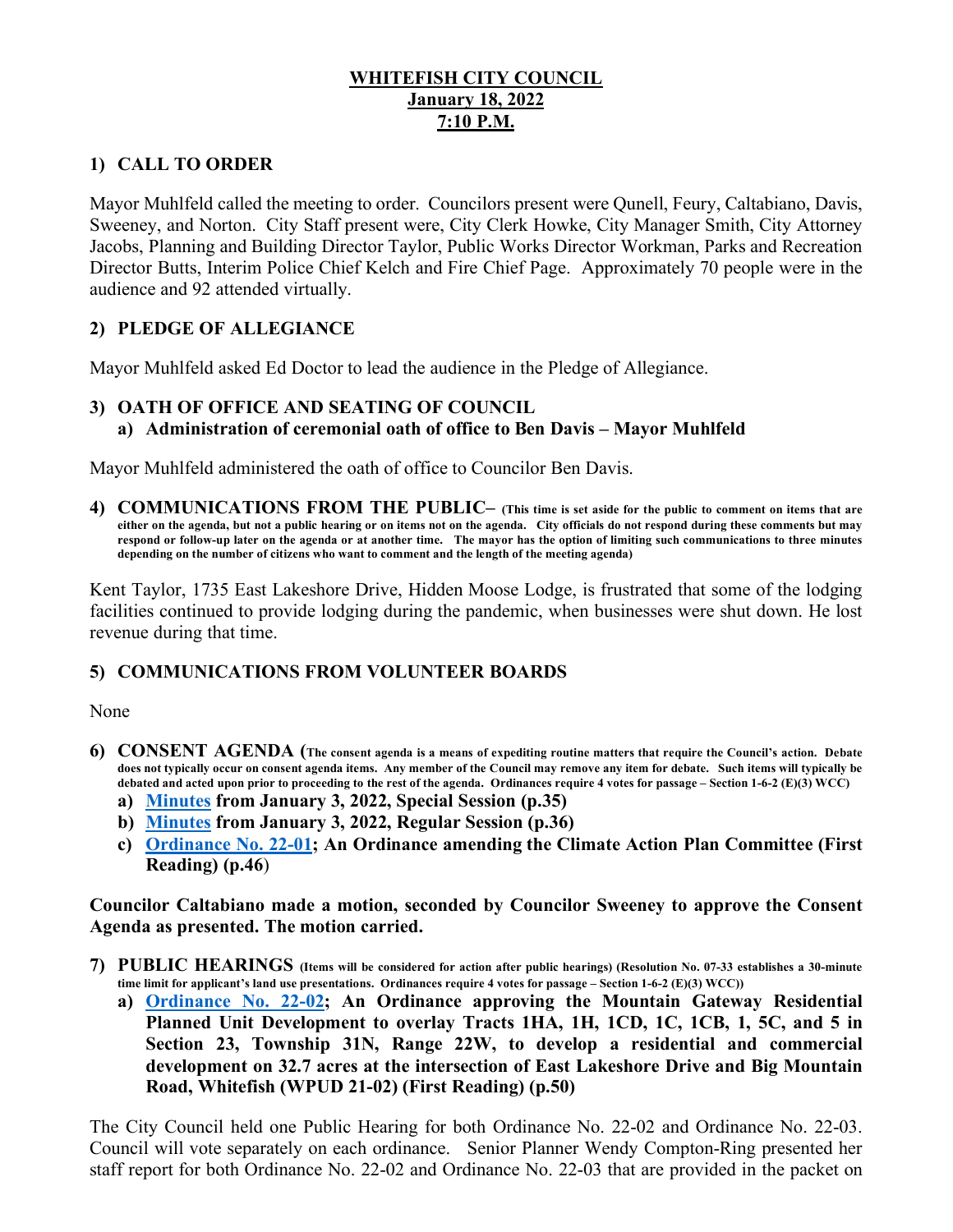the website. Since the November Planning Board meeting, the applicant reviewed the public comments and made the following updates to their project:

- Land Gift of Residential Land on the East side of the Big Mountain Road for the Purpose of Affordable Housing. The applicant will donate the land to a non-profit that develops affordable housing for permanently affordable housing.
- Application Typos. The application indicated they were requesting a 'Community Residential Facility'. This was incorrect. They are only requesting multi-family through the PUD application.
- Site Plan Updates. The site plan was updated to align intersections, show pedestrian accesses throughout the development and through the intersections, and reconfiguring the ease side of the project to shift twelve (12) residential product type from condominiums to townhouses and reroute the primary road on the east side. Those changes were at the suggestion of city staff and MDT.

Adjacent landowners within 150 feet of the parcel were noticed, along with a legal notice in the Whitefish Pilot and the full application was placed on the city's web page in September. When the applicant agreed to continue this application until January, staff sent out an email to 400 folks that had submitted public comments updating them on the council public hearing. A legal ad was also placed in the paper on December 29<sup>th</sup> and January 12<sup>th</sup>.

After the second Planning Board hearing the Planning Director certified a zoning protest that was submitted. Pursuant to M.C.A and city code and because the city received signatures from more than 25 percent of adjacent landowners within 150 feet of the subject property, the amendment will not become effective except on favorable vote of two-thirds of the present and voting members of the City Council.

Councilor Sweeney asked and Planner Compton-Ring stated 48 units is what is there currently. That approval does not change the number of units; it just changes the ownership. Instead of being privately developed by a private owner, and developed for market rate units, it would be developed for affordable housing. The unit count does not change. Councilor Sweeney asked and Planner Compton-Ring stated the condition states deed restricted apartments. Staff will not issue a building permit until the deed restrictions are recorded.

Councilor Caltabiano asked and Director Workman stated traditionally we have not required an independent traffic impact study. That is something Council could direct staff to do. Councilor Caltabiano asked and Planner Compton-Ring stated it is in the zoning regulations that direct when to take it back to the Planning Board. This instance they were not substantive modifications.

Councilor Davis asked and Planner Compton-Ring stated the PUD chapter permits one to do multifamily, which is one of the permitted uses. A residential PUD permits multi-family. The PUD chapter outlines the different types that are permitted and multifamily is one of those. The entire area is encumbered by the PUD, including the donated parcel. Councilor Davis asked and Fire Chief Page stated the need now for a new fire station ISO reasons. This station would serve both the city residence, the rural fire service area, and the flathead fire service area.

Councilor Norton asked and Chief Page stated city water would service this location. Chief Page also stated taller buildings are required to have a secure stairwell, and a fully sprinkled building. Chief Page stated this location being at the bottom of the hill, not far from the lake is not going to be the target area for a catastrophic event. Fire would move uphill towards the Big Mountain Fire District. From this location, you could probably go around the lake and come out at Olney.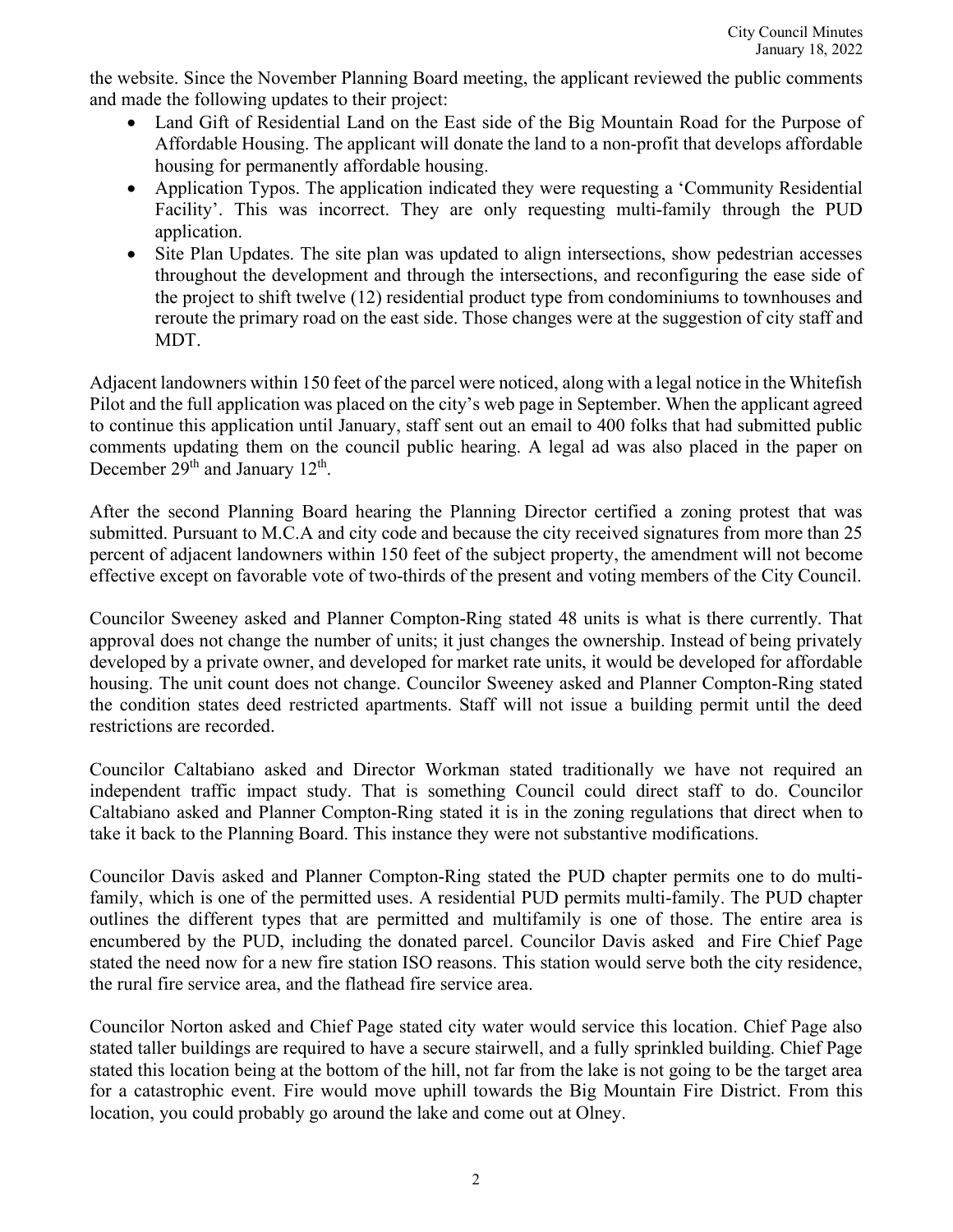Councilor Qunell asked and Planner Compton-Ring stated currently there are 11 deed restricted apartments. Councilor Qunell stated they are not asking for a density bonus, and they do not have to provide affordable housing. Planner Compton-Ring stated the 40 feet they get regardless because they are providing affordable housing through the Legacy Home Program. The only thing they are asking for is to build four stories within a portion of the multi-family building. Councilor Qunell asked and Attorney Jacobs stated the affordable housing would be enforced prior to building permits being issued. It will be required to be deeded to the city or another entity to develop. We have the ability to enforce our conditions. We can pull the PUD approval if the conditions are not complied with. Councilor Qunell asked and Interim Police Chief Kelch stated the office emergency services for the county would work with the sheriff's office, the police department, and other agencies to coordinate evacuation efforts. Fire Chief Page stated the evacuation would be dependent on the emergency event.

Councilor Feury asked and Director Workman stated the analysis has been completed, and the Viking Lift Station can handle this PUD. Big Mountain was different because it was an actual sewer agreement, in this scenario we require the developer to show that the capacity currently exists. If council wanted to add a condition that they pay some portion that would be at council's discretion.

Mayor Muhlfeld asked, and Director Workman stated the building permits would be conditioned upon the construction of the roundabout and building the roundabout would be conditioned upon MDT approval.

Mayor Muhlfeld opened the Public Hearing for both agenda item 7a and 7b.

Mike Brodie, 431 First Avenue West, Kalispell, WGM Group, representing the applicant. During this process they have made some minor modifications; they reduced the number of intersections that were on Big Mountain Road from the t-intersections to the four-way intersections; townhome units are more affordable to construct and were intended to be high-end units, built into the hill side. The zone map amendment is being requested as a part of this just so that they can incorporate that neighborhood commercial piece that is identified in the Wisconsin Avenue Corridor Plan. Storm detention or retention would be subject to DEQ and city requirements for treatment. The majority of open space they are providing is natural which doesn't' require watering or fertilizer. The Wisconsin Corridor Plan was used as a guide. They understand not everyone is happy, but it does still generally comply with that. There are two opposing features here; affordable housing which requires more people and adds more traffic. You want affordable housing, but you don't want traffic and they tried their best to balance that out. The traffic impact study was conducted between Christmas and New Year's, which tends to be the busiest time of year up here. The roundabout does bring it back to a generally good condition. The majority of the seasonal traffic is going to be going up the hill versus going into town to go to work. The level of service is essentially the time it takes to make a turn movement at an intersection. The Legacy Home Program being proposed is optional thing and would be subject to preliminary plat to do any of those town homes.

James Barnett, owner of the property and developer and stated he has attempted to lead the project in a direction that benefits the community by providing long-term rentals instead of another subdivision with multi-million-dollar homes. It will be developed in some way, and he feels his proposal does the best job of helping with the housing crisis. They designed this project to address the issues based on the Wisconsin Avenue Corridor Plan. He is worried about the type of growth we are seeing here and the changes it will bring, like businesses closing because they can't find employees. Or just the character of the town changing. The need for housing is at crisis level. Rental units are needed for those that cannot afford to own but want to live and work in Whitefish. The alternative is more homes. Early on he spoke with Lori Collins, Executive Director for the Whitefish Housing Authority, to figure out what they were looking for. She directed him to the 60-80% AMI (Area Median Income). She also pointed out that they don't want three-bedroom units because they get too expensive. These are deed restricted in perpetuity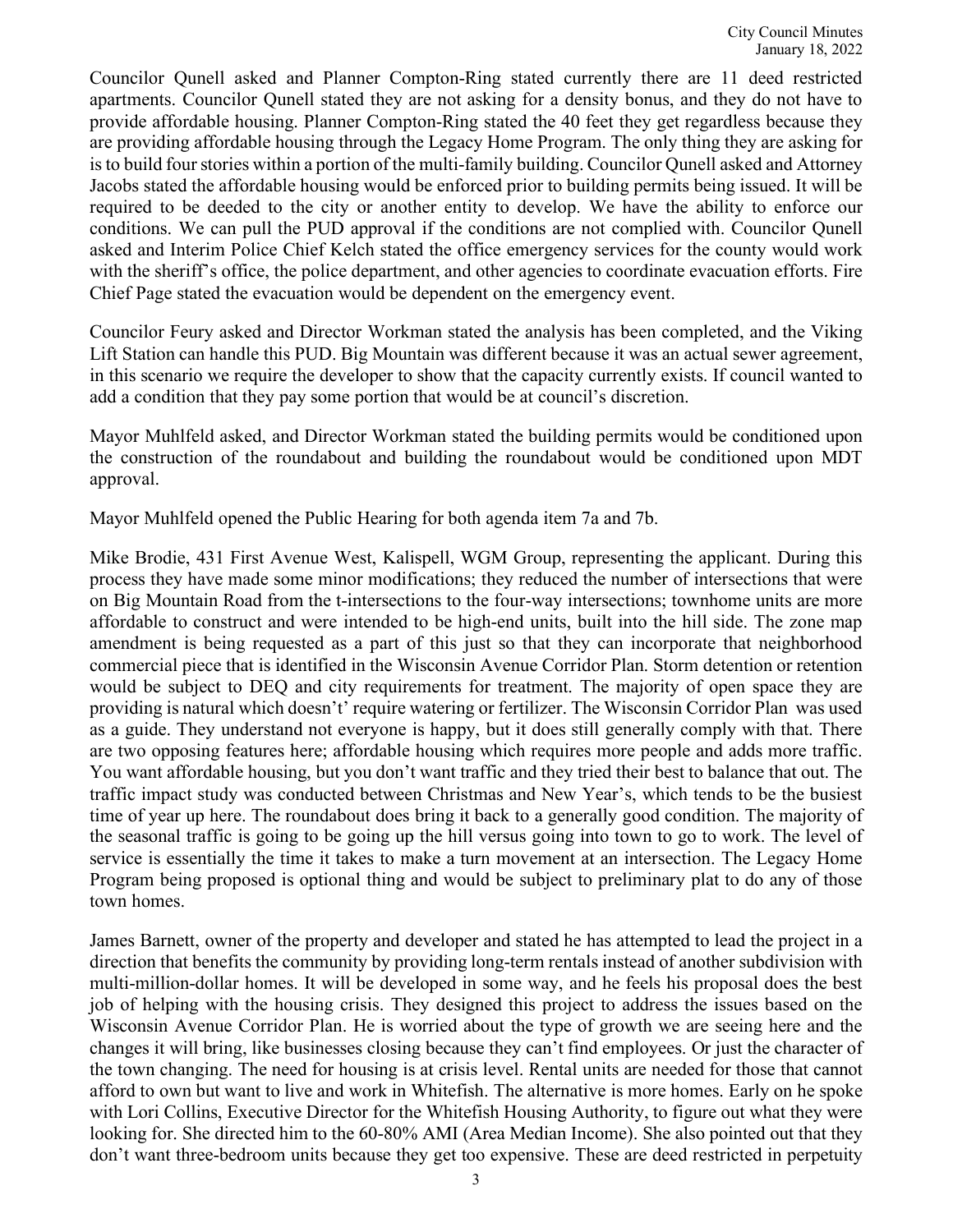to 60-80%. The community shouldn't want all deed restricted. The vast majority of full-time employees in Whitefish cannot qualify for low-income deed restricted housing at the same time cannot afford to purchase a million-dollar home. The 32 deed restricted units are mixed throughout the building. The tenants will be allowed to stay in the unit if they have to go to market rate. The next one that comes up becomes the affordable unit. Mr. Barnett stated the fire station benefits everyone, not just the development. The proposed buildings will have interior sprinklers built to the newest codes. It is needed with or without this development. He has a lot of faith in the first responders and the emergency services personnel in this county. You are never going to have a plan to cover every single possible scenario in this county.

He listed the community benefits; 1.5 acres of land for a new fire station; roundabout at the intersection of East Lakeshore Drive and Big Mountain Road; 32 deed restricted units for rent as affordable and workforce housing; transit stop; tree retention; neighborhood commercial; donate 8.8 acres of land to the city or non-profit for future affordable housing, 36-town homes and 12 condos. In conclusion he is trying to be a part of the solution. This project is unique because of the location and how it mixes affordable market rate attainable in workforce housing rental and ownership in one place. Approval sends a message that you don't have to be wealthy or fortunate to own a home and live in this town in a great location. This will not solve the housing crisis in Whitefish, but it makes a major step towards helping.

Pat La Tourelle, 418 Lupfer Avenue, opposes this project due to the traffic impact. Wisconsin Avenue to Baker Avenue is the only access from the north side of the railroad tracks to the south. She suggests solving the problem with collaboration of the city, county and railroad and not add to it. More than one access is needed north to south.

Kim Wilson, representing Flathead Families for Responsible Growth (FFRG). His client is opposed to this project. His co-counsel Michelle Weinberg and Lindsay Hromadka have submitted detailed comments to the Planning Board and supplemental comments and proposed findings that are provided in the packet on the website. This development is not appropriate here and does not comport to the laws and regulations intended to manage growth in the Whitefish community. His clients urge the Council to deny the application.

David Trousdale, 2763 Rest Haven Drive, opposes this development. It is not the right time. The infrastructure needs to be improved to accommodate the traffic along with many other reasons.

Connie Johnson opposes this project. A fire station is needed in this area but not through development this property should not be developed in a high-density way with the traffic issues. She asks the Council to decline this development.

Nathan Dugan, 937 Kalispell Avenue, supports both of the items before the Council. Rental units are needed in Whitefish. The project is possibly proposing the largest number of affordable units ever provided by a single project. He asks the Council to support this housing.

Mallory Phillips, 937 Kalispell Avenue, supports this project. If the Whitefish City Council and the community members continue to oppose denser and infill housing within walking distance and biking distance, the core people who keep Whitefish running will be forced to live in sprawled housing on former agricultural land. We cannot keep pushing the problem down the road and be surprised when middle class and lower-class folks can no longer inhabit the very places where they work and have built their lives. She hopes the Whitefish City Council votes in favor of the Mountain Gateway including both the housing and commercial aspects. Vote in favor of Mountain Gateway so that we can contribute towards working to build a more equitable and economically diverse Whitefish.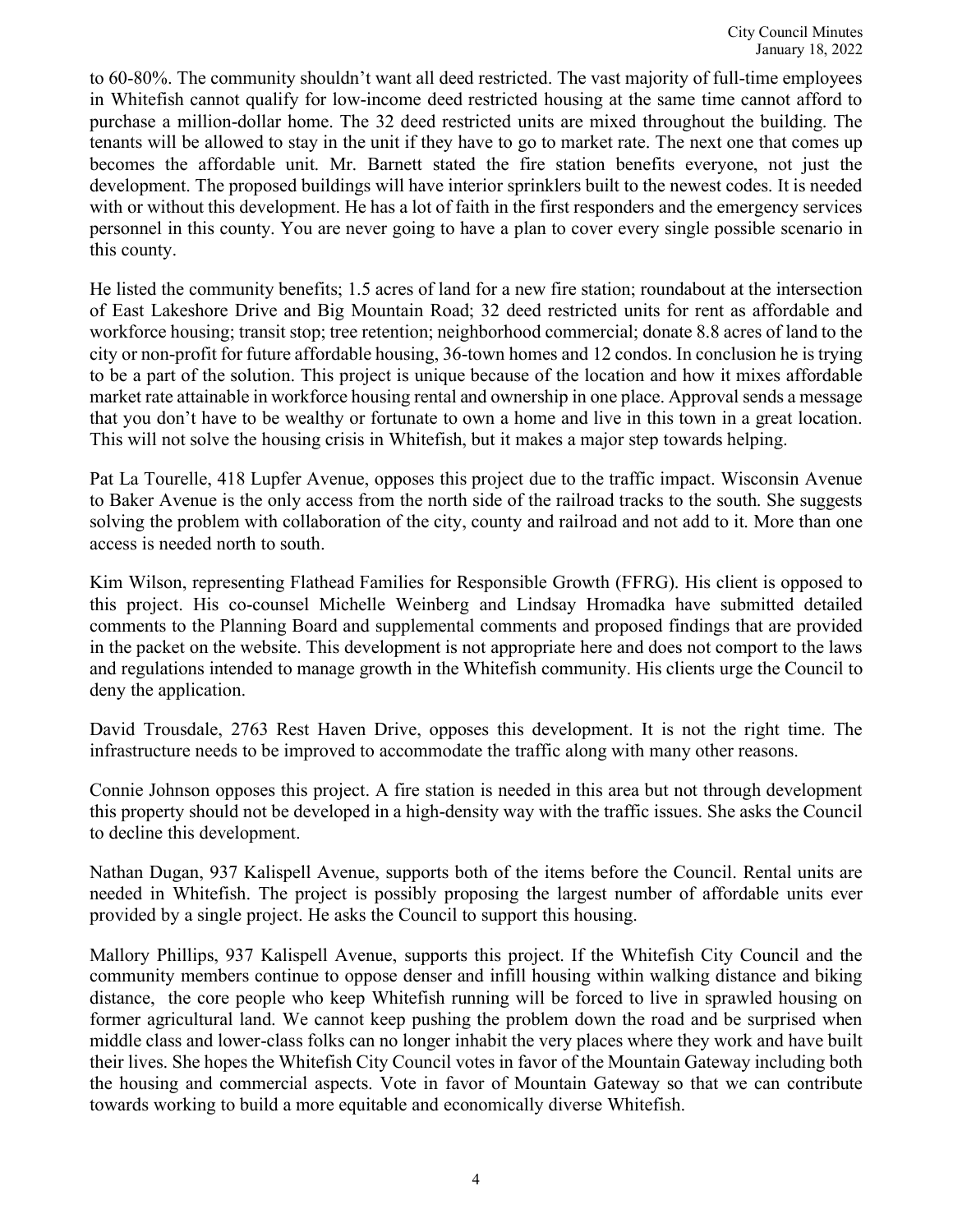Ellie McMahon, 405 Bills Lane, Columbia Falls, grew up in affordable housing in Whitefish. She asks the council to support this proposal. Housing is needed, and this project would almost triple what we currently have.

Carolyn Pittman, 1 Tides Way, addressed the comments that were made towards affordable housing, Whitefish Housing Authority, and non-profits. A non-profit should be responsible for the 8 acres donated by the developer. The Whitefish Housing Authority has created a non-profit entity called Housing Whitefish. It is to undertake the challenge of the securing of both funding and more affordable housing. One million dollars has been committed by Mark and Robin Jones to the planning phase of the affordable housing project on Monegan Road. A steering committee through the Whitefish Community Foundation is working on a concept of quality affordable workforce community. The plan is to have 100 rental units of various types owned by the non-profit Whitefish Housing in perpetuity. They are 100% affordable units built as a public private partnership. We are a can-do community, and we can do this. She does not think it has to be for profit.

John Collins, 38 East Lakeshore Drive, a member of the FFRG. He has submitted comments and spoke at the Planning Board meeting in opposition of this development. Mountain Gateway represents over development at an inappropriate location, and it will add to traffic congestion. The traffic congestion will compound public safety issues in the event of a catastrophic wildfire. The only reason why Mountain Gateway has any support is the affordable housing component. This underscores the fallacy of tying affordable housing issue to the development approval process. It leads to the approval of unsound illconceived projects such as Mountain Gateway in order to achieve affordable housing goals. He would urge the City to move in the direction of public-private partnerships that will directly address affordable and workforce housing issues. He urges the Council to deny Mountain Gateway.

Roxanne Gallagher, a public finance, and commercial attorney stated there is a lot of fallacies. This particular parcel is spelled out in the growth plan specifically. It is not recommended for high density projects. This is not what a community supported project. Very few people support this project.

Carole Atkinson, Dakota Avenue, a member of Flathead Families for Responsible Growth, opposes this project. It is time to rethink the growth policy and rethink the Wisconsin Avenue Corridor Plan and the infrastructure.

Will Hagen, Delray Road, on behalf of his family, the Foley family, and the Glacier Restaurant Group. All are in opposition of this application. This project does not preserve and protect the character of that neighborhood.

Nick Polumbus, 303 Stumptown Loop, speaking on behalf of Whitefish Mountain Resort, Winter Sports Incorporated. Primarily the mountain remains opposed to this project, based on the transportation issues.

Mike Talbot, 2125 Houston Drive, oppose the project due to the traffic issues. He doesn't think the infrastructure is at the point it can sustain another 300 homes.

Dale Cockrell, 2317 Houston Point Drive, on behalf of the Houston Point Homeowners Association. They oppose this project. A project like this does not comport with the character of the neighborhood.

Kent Taylor, 1735 East Lakeshore Drive, opposes this project due to the traffic issues and infrastructure.

Brit Cooper, Wisconsin Avenue, is concerned of fire and traffic issues. He opposes this project.

George Losleben, 2798 Rest Haven Drive, opposes the project. This is the wrong place for this development.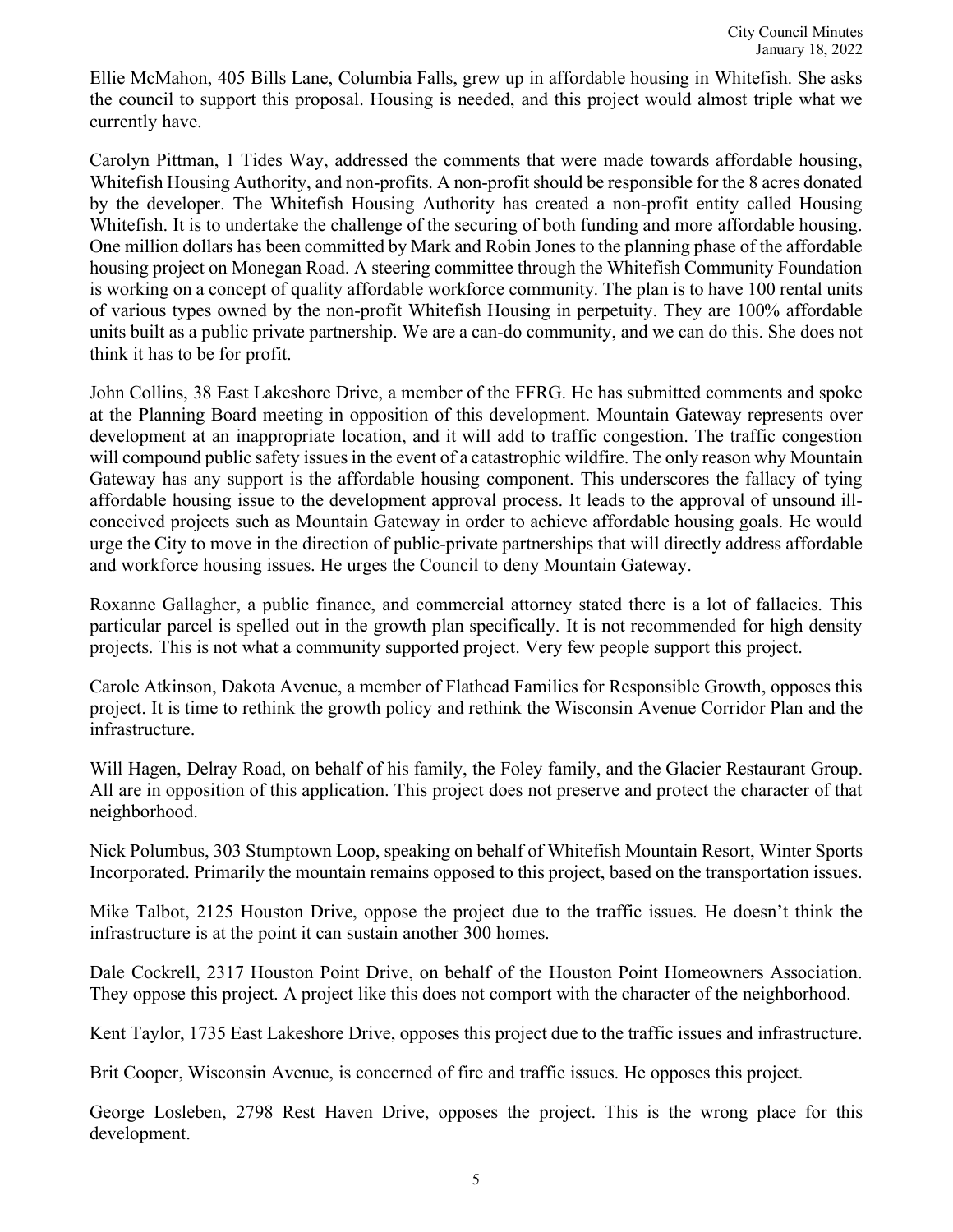Barb Janni, Big Mountain Road, opposes this project. She is concerned with how emergency services will be able to respond and get to the hospital with the increased traffic issues.

Ed Doctor supports the project. He supports anything that resembles an apartment building, he knows this is not a perfect place, but where is. He stated the ski hill has a lot of employees, why wouldn't you put housing in between a major employer and town? If employees are forced to live in Kalispell, they won't come back to work in Whitefish. If we keep denying projects, it isn't going to get any better.

Jessica Bubar, 250 Highland Drive, Kalispell, owns Integrity Property Management and manages about 600 doors in Kalispell. There is a huge need for an apartment. She understands Wisconsin is terrible and it is a nightmare. There needs to be housing whether this project is approved or something else in the city of Whitefish. It is needed. The 48 units is going to help single mothers and low-income residents. She stated she moved here to get away from people, and she doesn't like it, but it is coming, and you will need to deal with it.

Marcia Sheffels, 450 Parkway Drive, she has worked hard to maintain a life here in Whitefish. She is not against growth; she agrees what has been said by the opposition. She hopes the Council has truly listened to the number of people who have opposed this.

Jim Stroud, via Webex, 108 Ridge Top Drive, opposes this project. He stated there are all sorts of arguments for and against, but the main is until Wisconsin can be made into four lanes, this thing won't fly.

Rick Nys, vis Webex, principal traffic engineer with Greenlight Engineering, Oswego Oregon. He has been hired by Flathead Families for Responsible Growth to review the traffic impacts of this development. He provided a letter on November  $4<sup>th</sup>$ , that is provided in the packet, that addresses the issues. There are four issues; 1) Trip generation -the results of the applicant's traffic study cannot be relied upon because it grossly underestimates the amount of traffic that would be generated by this development; 2) Access to Lakeshore Drive – city standards call for no access to arterial roads unless there is no other option, MDT standards require an applicant to limit access to arterials; 3) Limited study area – he suggests requesting the applicant to expand the traffic study area; 4) Lack of concern for pedestrian safety issues – city standards require sidewalks along the east side of Big Mountain Road, yet no sidewalk has been provided on the developments frontage, the traffic study does nothing to evaluate the safety of crossings of the Big Mountain Road for the pedestrians.

Councilor Norton asked Rick Nys to comment on the roundabout versus a light. Rick Nys stated a roundabout is a good solution for that intersection. He does have concerns about what he has seen thus far with the access points on the southern side of that roundabout as well as the pedestrian crossing. He believes roundabouts are a safe option and would be a good option at that intersection.

Mike Jensen, via Webex, 919 Dakota Avenue, representing Flathead Families for Responsible Growth, and himself. The community of Whitefish is overwhelmingly opposed to this project. The problem of a wildfire and evacuation of the entire region are very serious. This is not an area with the current road system that works for high density housing. He asks Council to turn down this proposal.

#### **Councilor Sweeney made a motion, seconded by Councilor Caltabiano to postpone Ordinance No. 22-02 to February 7, 2022, keeping the Public Hearing open. The motion carried.**

**b) [Ordinance No. 22-0](https://cityofwhitefishmt.sharepoint.com/:b:/g/documents/EfdvND02FytJkyDtZWn6WVoBQVzI7QugfVVu47hEophdMA?e=dNrGfu)3; An Ordinance rezoning approximately 3.966 acres of land located at 2015 East Lakeshore Drive, Whitefish, Montana, from WR-2 (Two-Family Residential District) to WR-2/WB-1-SC (Two-Family Residential District/Limited Business District with a Statement of Conditions)(WZC 21-03) (First Reading) (p.1103)**